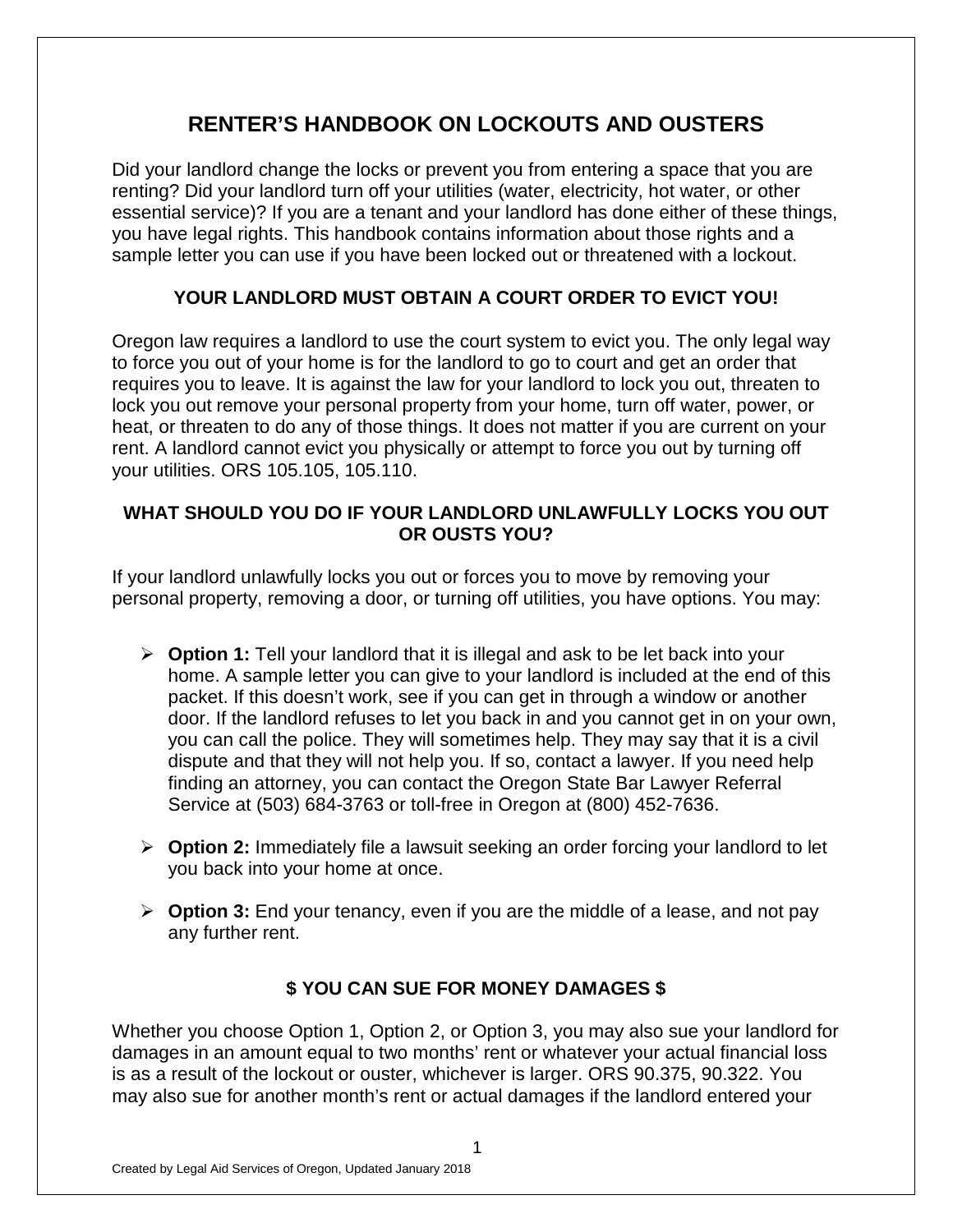home without giving you 24 hours' notice beforehand (for example, to change the locks). ORS 90.375.

## **HOW TO SUE YOUR LANDLORD**

You can hire an attorney to file a lawsuit or you can file a claim in Small Claims Court without an attorney. If you need help finding an attorney, you can contact the Oregon State Bar Lawyer Referral Service at (503) 684-3763 or toll-free in Oregon at (800) 452- 7636.

**Small Claims Court:** For more information about Small Claims Court, including how to complete court forms, how to file your case, and what to expect from the process visit our website at www.oregonrentersrights.org or contact Legal Aid Services of Oregon at (503) 224-4086 and ask for a copy of our Renter's Handbook on Small Claims Court.

### **HOTEL AND MOTEL LOCKOUTS - YOUR RIGHTS AS A TENANT**

If the law considers the hotel or motel room to be your home, then the owner/landlord cannot legally change the locks or remove your things. This is true even if you owe rent.

- **When does the law consider a hotel or motel room to be a home?** When the renter intended to make the hotel or motel room a relatively permanent residence. If you have lived in the room for more than 30 days and you have no other residence, it is almost certainly your residence.
- **When is hotel or motel room NOT a home?** When the renter has a "transient occupancy." A transient occupancy is when:
	- o Rent is charged per day and is not collected more than six days in advance;
	- o Maid and linen service is provided at least once every two days; AND
	- o The occupant has not lived there more than 30 days.
- **What should I do if the hotel or motel is legally my home and I have been locked out or my belongings have been removed?** 
	- o **IMPORTANT: KEEP YOUR KEY!** If you voluntarily give up your key to your landlord, you may be giving up your rights.
	- o Tell your landlord that it is illegal and ask to be let back into your home/room. A sample letter you can give to your landlord is included at the end of this packet .You can also use your key to return to your room if the key still works and no one stops you. You may also call the police, who may advise your landlord that he/she needs to use the eviction process to terminate your tenancy. The police may say that it is a civil dispute and that they will not help you. If so, contact a lawyer. If you need assistance finding an attorney, you may contact the Oregon State Bar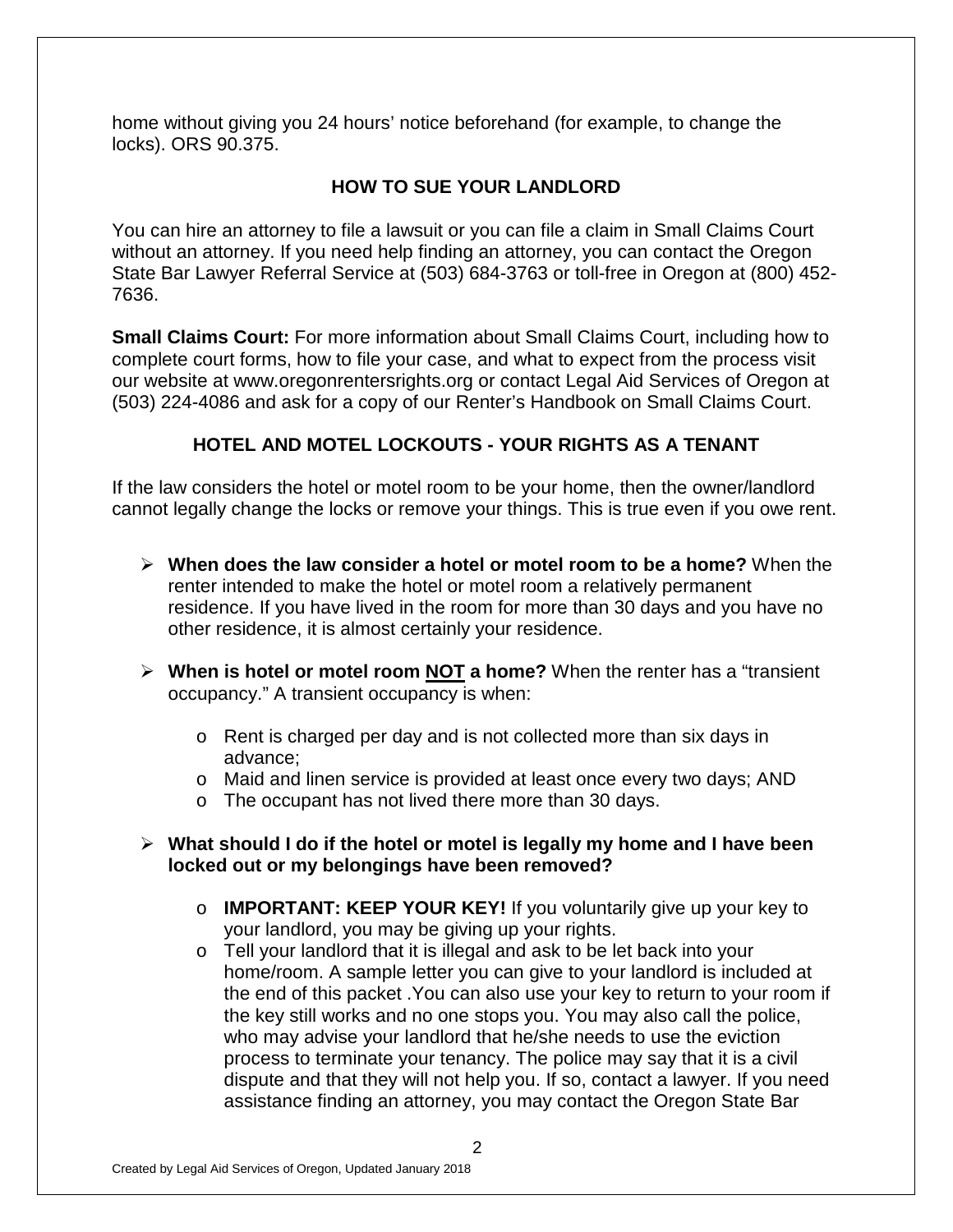Lawyer Referral Service at (503) 684-3763 or toll-free in Oregon at (800) 452-7636. If your landlord will not let you back in, you can immediately file a lawsuit seeking an order forcing your landlord let you back into your home at once.

- **Can I sue for money damages?** If the hotel or motel was legally your home and you were illegally locked out or your belongings were illegally removed, you may sue your landlord for damages in an amount equal to two months' rent or whatever your actual financial loss is as a result of the lockout or ouster, whichever is larger. ORS 90.375, 90.322. You may also sue for another month's rent or actual damages if the landlord entered your home without 24 hours' notice beforehand (for example, to change the locks). ORS 90.375.
- **What should I do if my landlord calls the police?** Show the police officer rent receipts, mail or identification with the hotel address, or this brochure. If the officer tells you to leave or you will be arrested, ask for the name and badge number of the officer and call a landlord tenant attorney. If you cannot reach an attorney, you may need to leave to avoid arrest. If you need help finding an attorney, you can contact the Oregon State Bar Lawyer Referral Service at (503) 684-3763 or toll-free in Oregon at (800) 452-7636. Again, keep your key!

**DRUG AND ALCOHOL PROGRAMS/HOUSING:** Please note that this information and the law may be different depending on the type of drug or alcohol program, the agreement surrounding the program/housing, and the length of stay. You should speak to an attorney about your individual case. If you need help finding an attorney, you can contact the Oregon State Bar Lawyer Referral Service at (503) 684-3763 or toll-free in Oregon at (800) 452-7636.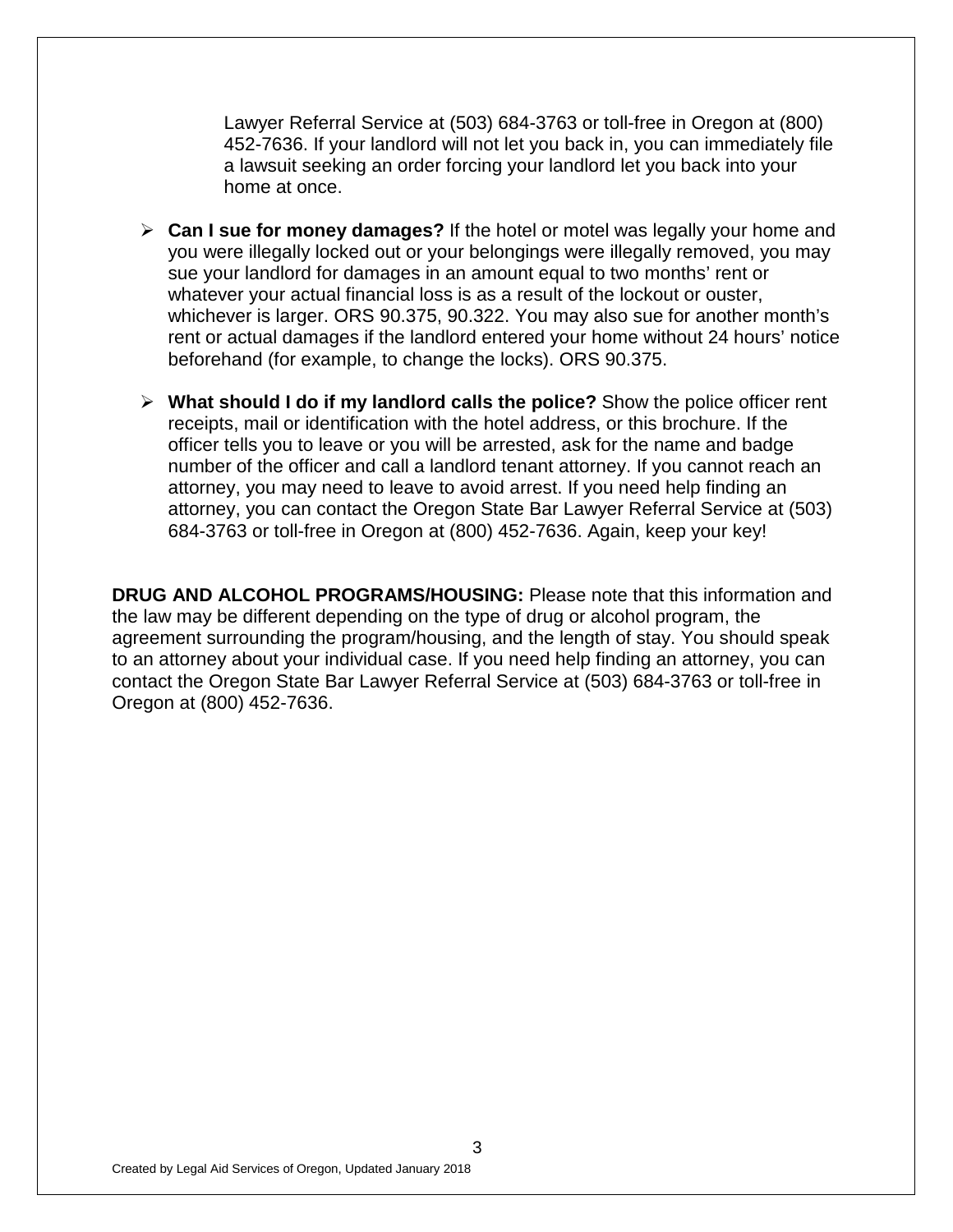**IF YOU HAVE BEEN LOCKED OUT OR THREATENED WITH A LOCKOUT:** Give this letter and the laws that follow to your landlord and/or the police in an effort to resolve the dispute and stop your landlord from taking unlawful steps to evict you. Keep a copy for your records.

Date:

Dear Landlord:

| I am a tenant at                                                                  | . I am writing |
|-----------------------------------------------------------------------------------|----------------|
| because I was locked out/threatened with a lockout or ousted (landlord turned off |                |
| utilities or removed personal property) on (date)                                 |                |

Oregon law prohibits lockouts and ouster. Without a court order, it is against the law for a landlord to lock a tenant out, threaten to lock a tenant out, remove a tenant's personal property from the tenant's home, turn off water, power or heat, or threaten to do any of those things. Tenants may only be removed from the property by a sheriff acting pursuant to a court order. ORS 105.105, 105.110.

If you lock me out or force me to move by removing my personal property, removing a door, or turning off my utilities, the law allows me to end my tenancy or immediately file a lawsuit seeking an order forcing you to allow me to return at once. Additionally, I can sue you for damages, which could include up to three months' rent for a lockout and an unlawful entry plus court costs and attorney fees. ORS 90.375, 90.322.

Please comply with your legal obligations by letting me back into my home and stopping any further attempts to lock me out or oust me from my home. I have attached copies of the laws referenced in this letter.

Sincerely,

\_\_\_\_\_\_\_\_\_\_\_\_\_\_\_\_\_\_\_\_\_\_\_\_\_\_\_\_\_\_\_\_\_\_\_\_\_\_\_ [Tenant Signature and Printed Name]